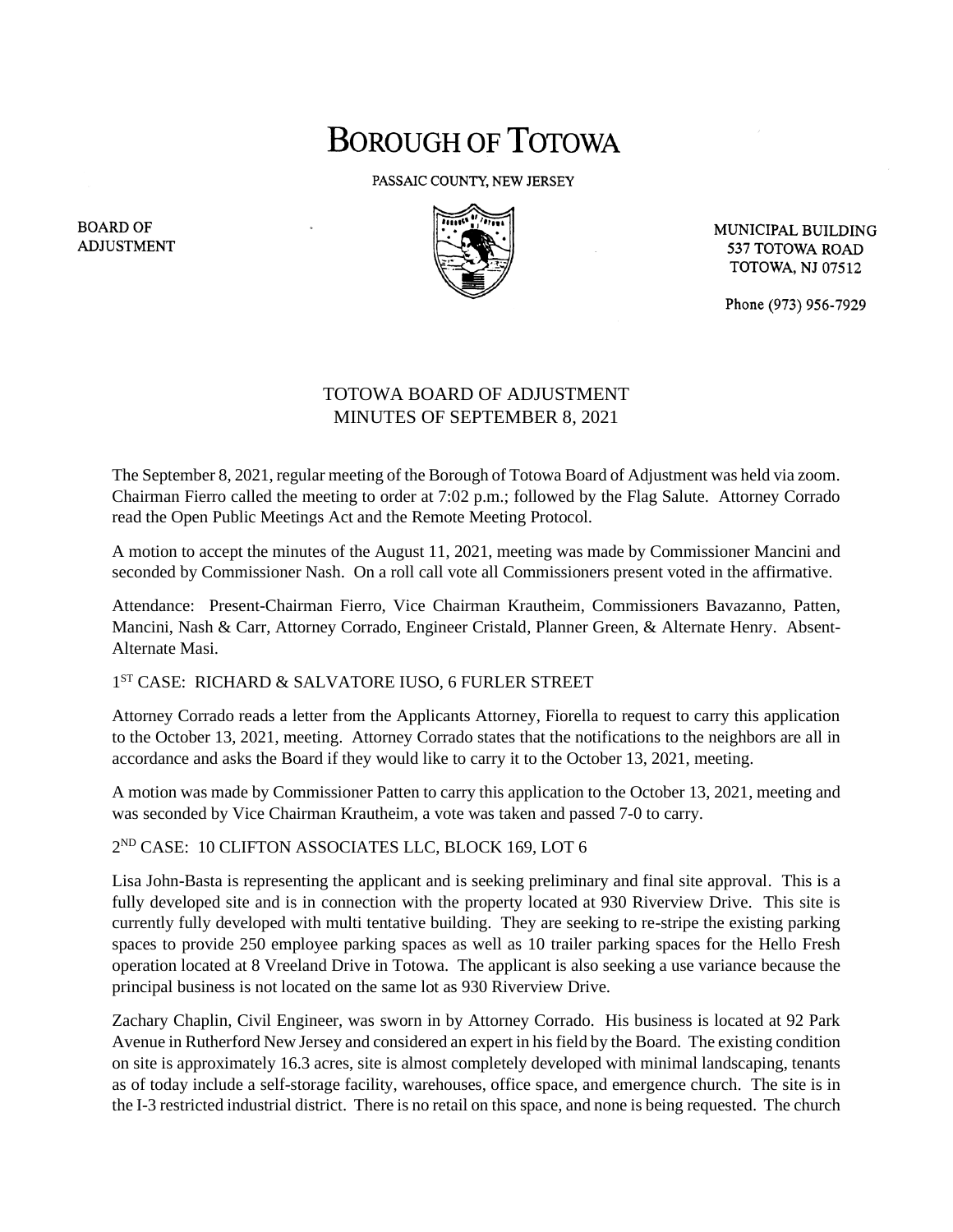did also require a use variance to operate on this property. The tenants on site, Freihofers, is a month-tomonth lease with some larger vehicles-that lease will be terminated if this site plan were to be approved and the meals on wheels also has some larger vehicles operated by the Passaic County and would not require a site plan approval or do they conflict with the proposed application. On the corner of Taft and Madison, there are some vehicles shown on google earth-there is nothing there today. Ms. Batista states the was a temporary use for PSE&G that is no longer used today. The self-storage has some oversized vehicles and there will be a separate application for that. Mr. Chaplin shows Sheet C3, which is broken down into Areas A-C, which are in the rear and  $D \& E$  are in the middle of the property. There is a shuttle that will bring employees to and from the parking area to Hello Fresh and will operate from 5 A.M to 8:30 A.M. and 5 P.M. to 8:30 P.M. seven days a week, which would be 12 total trips or 6 in each direction. The shuttle will hold about 20-25 workers and will operate in 10-minute intervals. There will be 250 designated parking spaces for Hello Fresh employees and 10 spaces for trailers. Exhibit A-1 is Hello Fresh vehicle movement exhibit 1 of 1 and show the route of the shuttle and trailers to and from 930 Riverview Drive to 8 Vreeland Drive. The route would be Vreeland to Minnisink to Riverview Drive to West End Road to Taft and reversed to go back. There are 1023 parking spaced being proposed along with 10 trailer spaces. There were 833 existing parking spaces on the lot. There is a breakdown of each area and the required and proposed spaces on the plans. The applicant has lease agreements with all the tenants, and they have accepted all the parking spaces given. The applicant is proposing new LED lighting re-utilizing the light poles that exist today. There is a waiver needed for some areas and the applicant will supply some wall mounted lights to improve security lighting. The landscaping issue is there are 64 new shade trees being removed, 42 which are 6" in diameter or less. The applicant is proposing 42 new shade tress which meets the replacement ordinance requirements. The storm water management, the applicant is adding a bunch of porous pavements to meet the new storm water requirements for the NJDEP.

Mr. Chaplin review Mr. Cristaldi's letter, which was dated August 12, 2021, and Ms. Green's letter dated September 8, 2021. The applicant is proposing a retaining wall and will work with the neighbor to provide whatever is needed. Commissioner Nash brings up the old Thomas English muffing building is now a COVID testing and vaccination and backs up to Union Blvd. Mr. Chaplin states he is not aware of this. Commissioner Nash also states there are job fares on Sundays with hundreds of cars there and is not sure if this is part of the county. Ms. Batista states the condo association will have to address that with the County if this application is approved. Commissioner Carr asked if this is a 24/7 operation. Mr. Chaplin responds that it is, but the shuttle will only be running from the times stated earlier. Chairman Fierro asks if the route from Vreeland to Building will have any revisions and if so, they would have to come back in front of the Board for approval and where are they coming from now. Mr. Chaplin agrees that they would have to come back in front of the Board if the route changes from what is being proposed this evening and right now the employees are being shuttled from Willowbrook mall to Vreeland. Vice Chairman Krautheim would like to know who will be enforcing the route. Ms. Batista states that Hello Fresh will enforce the route or the public can report if they see anything different. Mr. Kruatheim would also like to know how often the shuttle will run. Mr. Chaplin states the shuttle will run every 10 minutes form 5 A.M. to 8:30 A.M. and 5 P.M. to 8:30 P.M. Hello Fresh will inform employees where they will park and the employees that park at the Vreeland site will have permit passes. Hello Fresh will also manage when the trailers are waiting at Riverview Drive location and coming to Vreeland Drive. Commissioner Nash goes to work near this location everyday around 4:30 A.M. and there are 50-60 people waiting to go to work so this seems like a good remedy. Commissioner Patten would like to know if this will be a private bus or NJ transit and where will they be stored. Mr. Chaplin states they will be using a separate company and they will store the shuttles are their facility.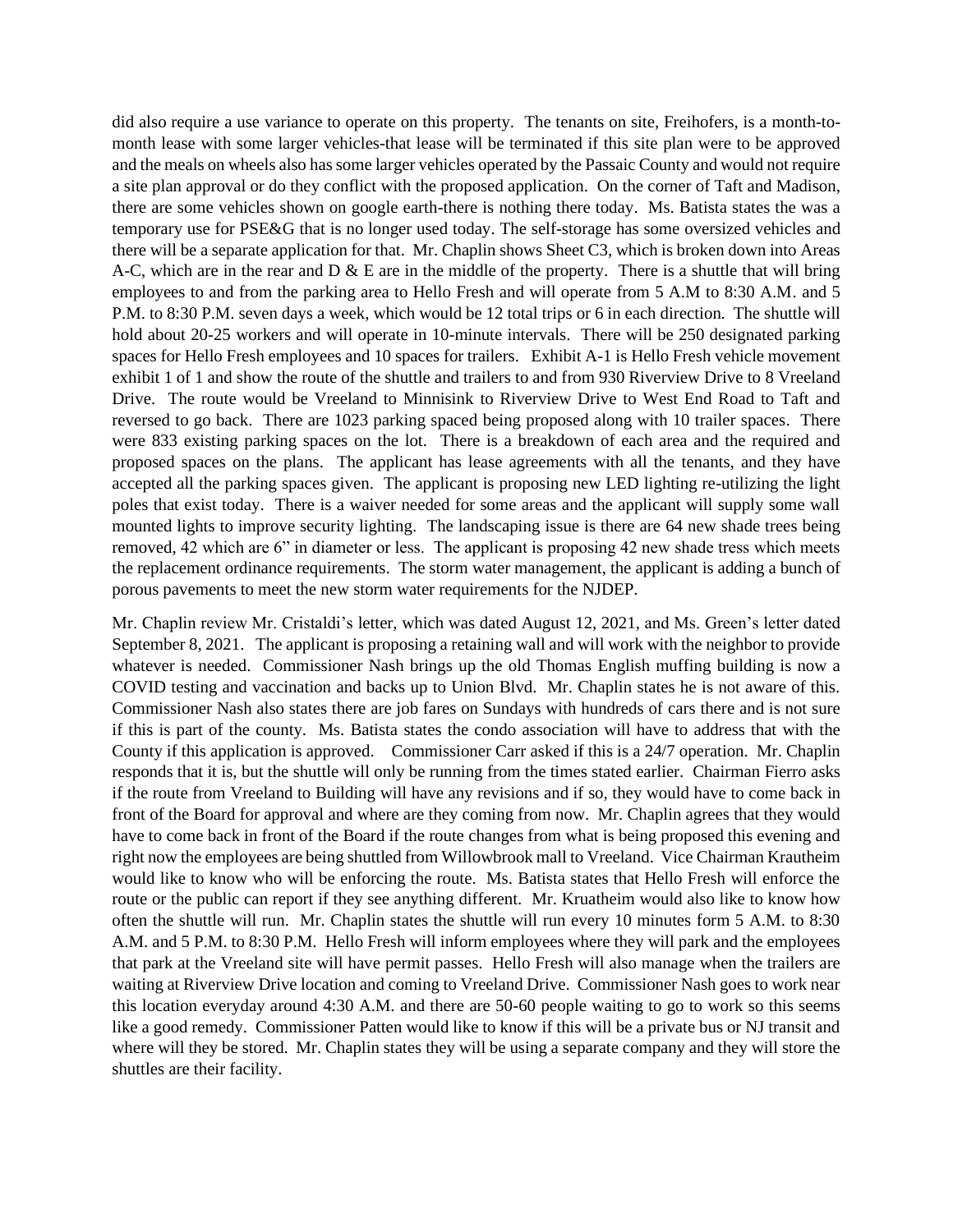Planner Green review testimony about the shuttles running morning and night 5 or 7 days a week. Mr. Chaplin states it will run 7 days a week. Ms. Green states they are no wayfinding signage permitted and Mr. Chaplin states he will remove that, and lets the Board know that all parking spaces for Hello Fresh employees will be clearly marked with a HF stamp on the asphalt of each spot. Ms. Green states her concerns about lighting and the lack of it. Mr. Chaplin will be adding .3 footcandles to meet the minimum requirements and will increase lighting for all the handicap spaces. There will ne no ADT vehicles parked overnight. The ten trailer spaces will only be temporary and not parked overnight. Engineer Cristaldi asked if more than one use with a total of 100 spaces, do you expect that there would be some point where they all overlap at the same time-that is a lot of vehicles on this site. Mr. Chaplin states that is the purpose of the plan set to show the allocation of the different tenants and the lease agreements. The shuttles are running on intervals and that will spread the amount of people coming and going at the same time. Vice Chairman Krautheim would like to know how many parking spaces are earmarked for Hello Fresh and do they anticipate using them all. There are 250 spaces for Hello Fresh and they do not anticipate using them all. The following exhibits are marked and put into evidence. Exhibit A-1, Vehicle movement, A-2, the Cover sheet, A-3, the Overall site plan, A-4, the Parking plan, A-5, the Lighting plan, A-6, the Landscaping plan, and A-7, the Vehicle movement shuttle bus.

Kennan Hughes, Planner, was sworn in by Attorney Corrado. Mr. Hughes business is located at 33 Newark Street, Hoboken New Jersey and is considered an expert in his field by the Board. The site is in the I-3 zone and parking is not a permitted principal use. This location is suited because the location is less than a half mile form Hello Fresh property, the location is within an established industrial district that permits manufacturing and similar uses, the property size is five times the minimum lot size in the I-3 zone, it has underutilized parking space, and the parking is buffered from the residential view which is ruffly over 1000 feet form residents across Riverview Drive. There are several purposes of municipal land use law will advance purposes AGH&I and general welfare for parking need with no detriment to residents, will keep Hello Fresh in town, resolve improved traffic circulation, and eliminate any potential overflow of trailers and parking at Hello Fresh and the site improvement improving the new landscaping, lighting, storm water management. The negative criteria are they will impair the master plan and there is no impact to the surrounding residents and roadway network, minimum impervious coverage.

At this time the meeting is open to the public.

Denisse Angulo, 947 Riverview Drive, has been a resident for 16 years and states the traffic is an issue and there will be more accidents. Ms. Angulo would like to know if an environmental impact statement has been prepared. Ms. Batista states there is not on available and was not on the check list for the municipality. Per the national policy, a EIS should be completed by a third-party consultant because the area to be disturbed is over an acre in size and is necessary and should be completed and should be available for review by the zoning board members as well as the public. What is the increase in traffic, whether or not the trucks will be re-routed, or employee buses be re-routed what is the guarantee and the effect as well, what is the effect of flooding and run off, what is the increase in light pollution and potential crime and security for residents? Ms. Batista states there was already testimony given that Hello Fresh will supply maps to employees and truck operators to where they should park, and all would be coordinated by Hello Fresh. Mr. Chaplin states there is no real increase in traffic-the trips are already on the road and is increasing parking just to direct employees from Hello Fresh to park on there site instead of Willowbrook Mall. The storm water management report meets all the DPD requirements. The environmental impact is not required but if requested there wouldn't be much in the report because there is not much changing there is no increase in traffic, and they are not changing anything to the building just the lighting. Planner Green does not feel the need for this type of report.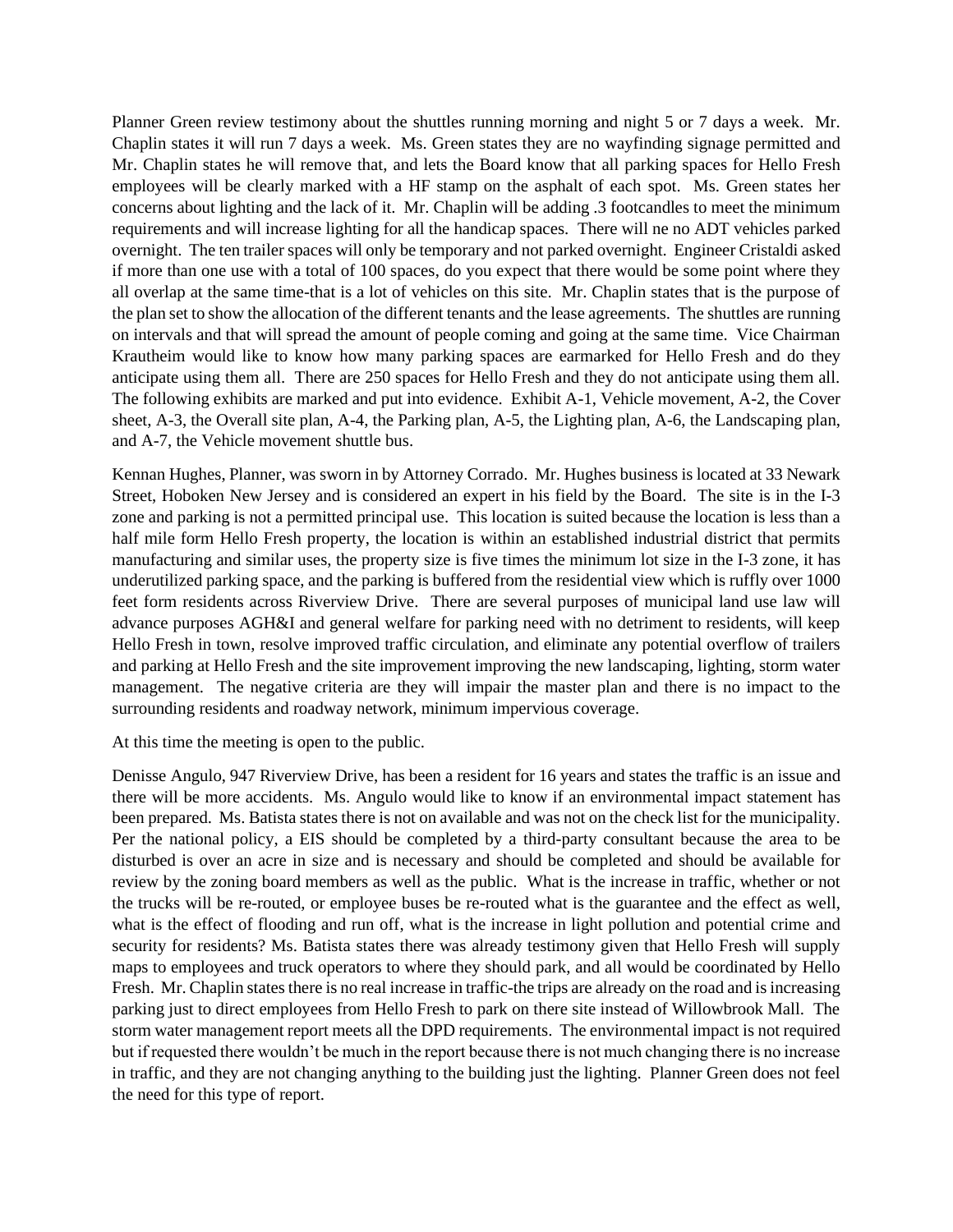Debra D'Agostino, 70 Vreeland Ave, was sworn in by Attorney Corrado. Ms. D'Agostino sent a letter and email to the Mayor & Council and Mr. Cristaldi. Ms. D'Agostino states she was blocked for the initial Hello Fresh meeting last November. Some of Ms. D'Agostino's concerns are Hello Fresh has 400 employees, which should have come in front of the Board of Adjustments and not the Planning Board. The property needs enough parking spaces to accommodate the workers on the property. The initial meeting the Attorney states the 400 employees will be accommodated for the parking and they never had approvals. Ms. D'Agostino states Hello Fresh has multiple violations that have not been addresses, the staff being dropped off, eating lunch, smoking cigarettes. This application should not be in front of the Board due to violations or approvals for shuttle buses. The guard in the guardhouse is not doing his job. There are more than two trucks at a time making deliveries. The employees are walking all through the night in the streets, which is not safe. Ms. Batista appreciates the comments about trucks running and insufficient parking but Ms. D'Agostino should be addressing the issues pertaining to the expert's testimony. Chairman Fierro understands and sympathizes with her concerns and will not deny her the opportunity to speak but does this application address some of her concerns. Ms. D'Agostino does not feel these addresses any of her issues, nothing will change, Hello Fresh will not follow through and it is still unsafe for employees to be walking at night with no sidewalks. Chairman Fierro expresses if we do not entertain this application then nothing will change and the issues will remain, we are trying to divert this away from Ms. D'Agostino's property. Commissioner Mancini states that Ms. D'Agostino is all over the map with her comments. Ms. D'Agostino is addressing Hello Fresh and all the violations and why they should not be in front of the Board. Attorney Corrado explains the application was filled properly and paid the necessary fees, it related to a piece of property in the industrial complex, the application complied with the state law and the Board has jurisdiction to handle the application. The Board has been extremely liberal with Ms. D'Agostino to be allowed to testify as to areas, but your testimony needs to be addressed to the professional that have testified, if you have questions of their professionals, you should ask those questions, that is the purpose of the public hearing. Ms. D'Agostino is concerned about Hello Fresh's end of this application. Attorney Corrado states the Board had indicated that the condition of there approval they are going to make the applicant comply with the route which has been entered into evidence. Ms. D'Agostino reminds the Board about Commissioner Nash's testimony to trucks and people on the road at 4:30 A.M. is not where the shuttle will run, so the traffic is still there. She feels that if employees have to get to and from their cards this is a convenient area for them to be able to walk which is unsafe. Ms. Batista states the intention is that employees will use the shuttle, not walk which was testified by both professionals. Ms. D'Agostino feels is will not be enforced and will remain an issue. Vice Chairman Krautheim would like to know what the shift hours are. The hours are 7 A.M. to 5 P.M. and 7 P.M. to 5 A.M. Vice Chairman Krautheim would like to know if the applicant would consider security for the parking area and maybe they could be used to transport employees back and forth to their cars if needed when shuttles are not running. Ms. Batista states they applicant will consider the suggestion.

At this time the public portion of the meeting is closed.

Ms. Batista reviews the application.

A motion was made by Commissioner Patten to approve with the condition to adhere to the route that was testified this evening and incorporates that conditions and pre-existing condition of previous approvals for this application by this Board. The motion was seconded by Commissioner Mancini. Application passed 7-0.

### RESOLUTION TO MEMORIALIZE:

1 ST CASE: DANIEL & ANGELA ALCALA, 3 ROOSEVELT AVE.